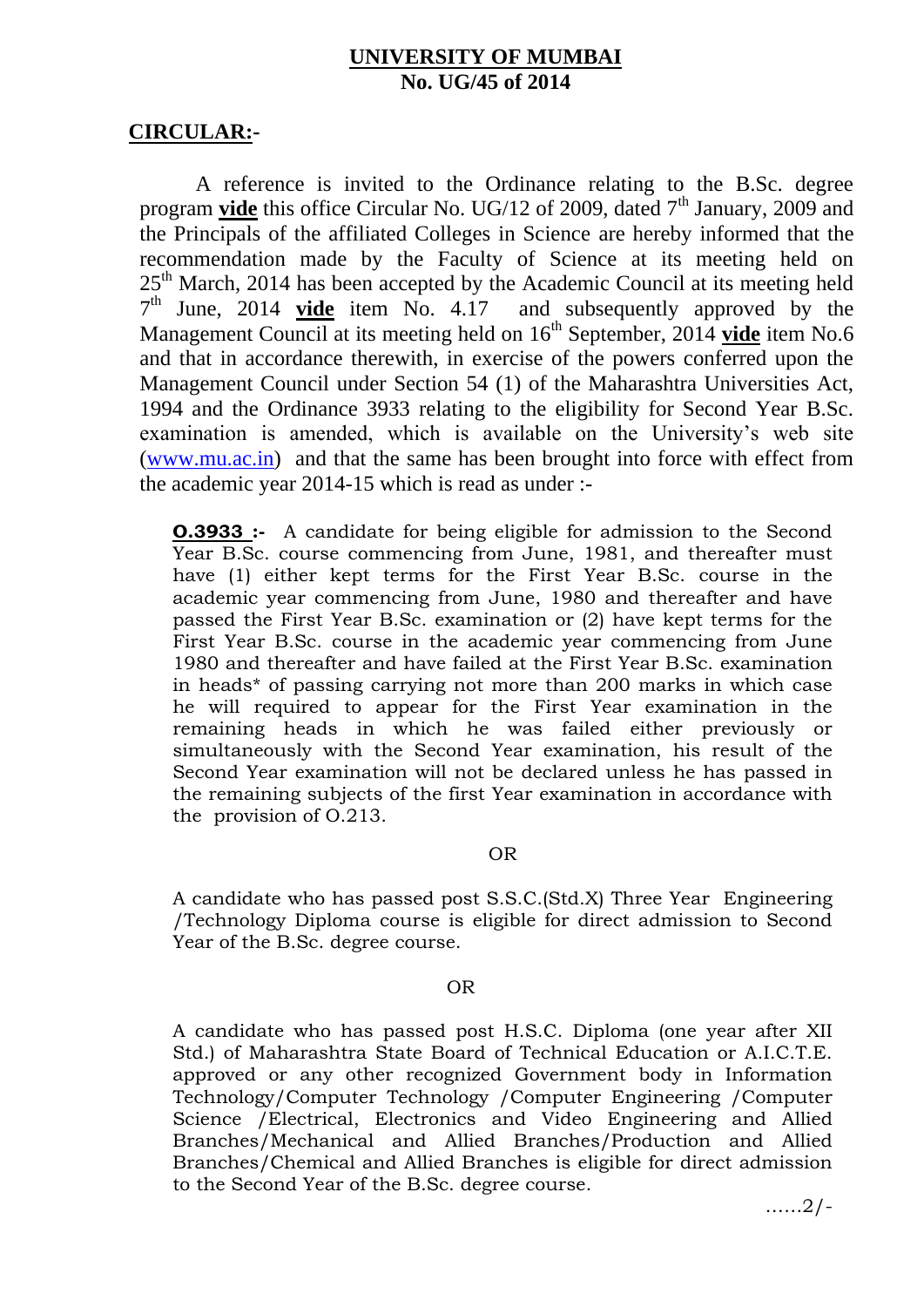Further that such students of Engineering/Technology courses should offer Foundation Course II and any two of the following subject at  $S.Y.B.Sc.: -$ 

Physics, Chemistry, Mathematics, Statistics, Computer Science Geology, Geography, Economics.

### **OR** OR

**A candidate who has passed post HSC diploma in Pharmacy-D.Pharm two years after XIIth standard and 500 hr training approved by AICTE or any other recognized government body or its equivalent is eligible for direct admission to Second Year of the BSc degree of this University.**

**Further to that such students should offer Foundation Course II and any two of the following subjects at SYBSc-Zoology, Botany, Life Science.** 

(Note:- In case Student offers Computer Science as one of the subject at S.Y.B.Sc., additional 2 seats per batch of sanctioned Strengh) can be offered for Diploma holders eligible for direct admission to S.Y.B.Sc. (Computer Science).

However, if the Repeaters are admitted in S.Y.B.Sc.(Computer Science) or in T.Y.B.Sc.(Computer Science) in addition to regular students of the same college, a new batch to be started if the strength exceed 30 subject to permission from University.)

 **\***where a subject consist of two theory papers only the Maximum marks of the combined heads of passing the theory papers will be considered for the purpose. Where a subject consist of two or more theory papers and practicals the maximum marks of the combined heads of passing of theory and maximum marks of the head of passing for practicals, will be considered for the purpose.

 $Sd/-$ 

MUMBAI – 400 032 REGISTRAR 5<sup>th</sup> November, 2014

To,

The Principals of the affiliated Colleges in Science and the Heads of Recognized Institutions concerned.

**A.C/4.17/07.06.2014\_ M.C/6/16.09.2014**

……3/-